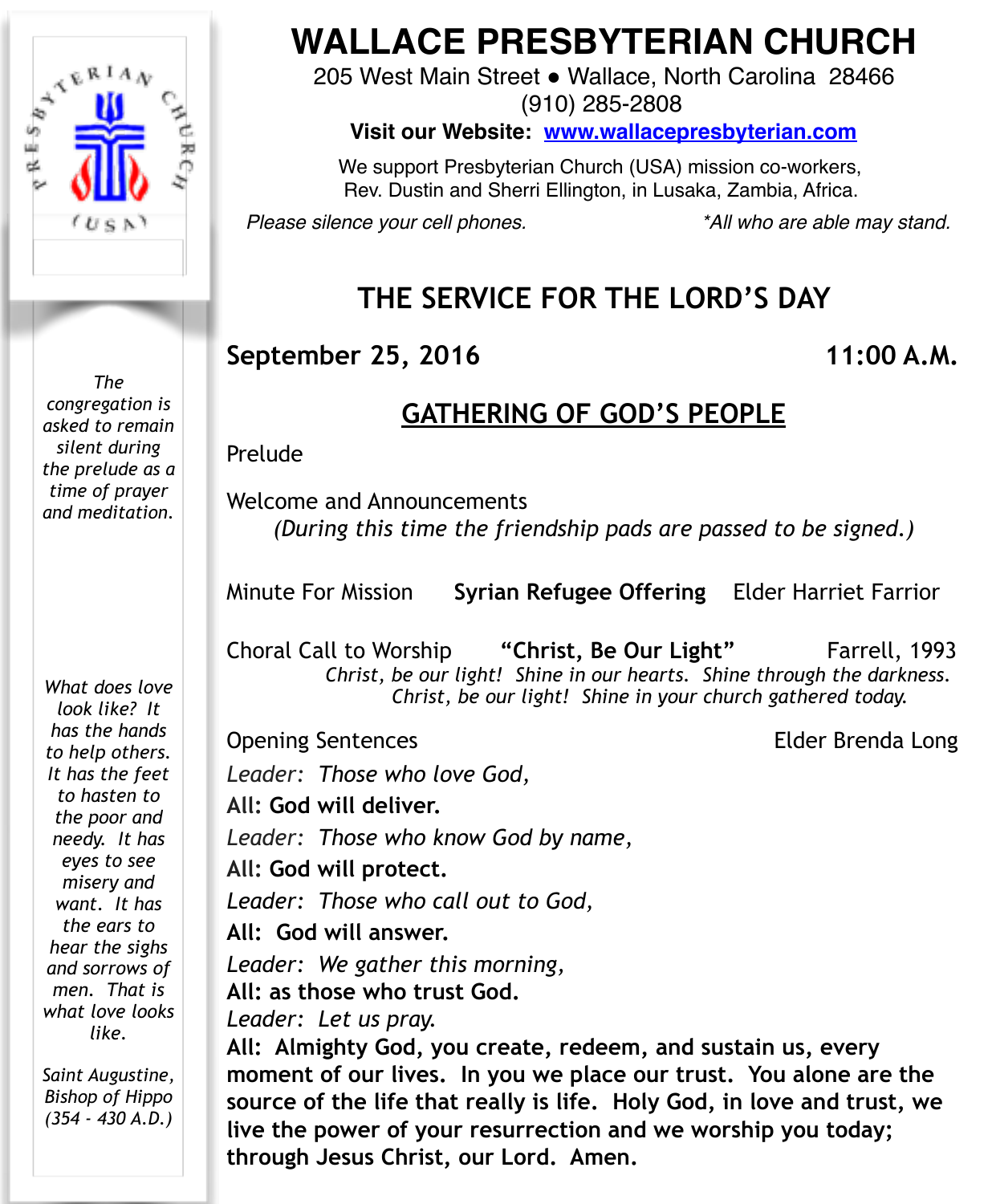### \*Hymn #406 **"We Are Standing on Holy Ground"** HOLY GROUND

*No one has ever become poor by giving.* 

*Anne Frank*

*Today's Prayer of Confession is taken from Ministry Matters, an online worship planning resource.* 

*You have not lived today until you have done something for someone who can never repay you.* 

> *John Bunyan, author of The Pilgrim's Progress*

### \*Call to Confession

*Leader: What is the great and first commandment?*  **All: Love the Lord your God with all your heart and with all your soul and with all your mind.**  *Leader: What is the second commandment like it?*  **All: Love your neighbor as yourself.**  *Leader: What does this mean?*  **All: Love is the fulfilling of the law.**  *Leader: To what does this call us?*  **All: To a life of faith working through love.**

### \*Unison Prayer of Confession

*Gracious and generous God, you lavishly bestow the gift of your love. Forgive us, we pray—when we don't see or recognize your gifts for what they are; when we think we have somehow earned or are entitled to your generosity; when we take what you give and beg you for more; when we hoard our gifts and do not hear the mournful cry of those around us; when our desire for more plunges us into ruin and destruction. Teach us the ways of godliness, and grant us a spirit of contentment, that we may be grateful for your provision and share the gifts you give with others. As we are blessed by you, so may we be a blessing to others, in the name of your matchless gift, our Savior Jesus Christ. Lord, hear our prayers . . .* 

*(A time for silent prayers of confession . . . )* 

\*Responsive Assurance of Pardon

*Leader: People of God, do not set your hopes on the uncertainty of riches, but rather on the richness of God,*

**All: who provides us everything for our enjoyment.**

*Leader: Be rich in good works, generous, and ready to share. Hear the good news!*

**All: In the name of Jesus Christ, we are forgiven.**

\*Gloria Patri Hymn #581 *Glory Be to the Father*

### **PROCLAIMING GOD'S WORD**

Feed Our Hungry Children/Backpack Ministry Offering Children's Sermon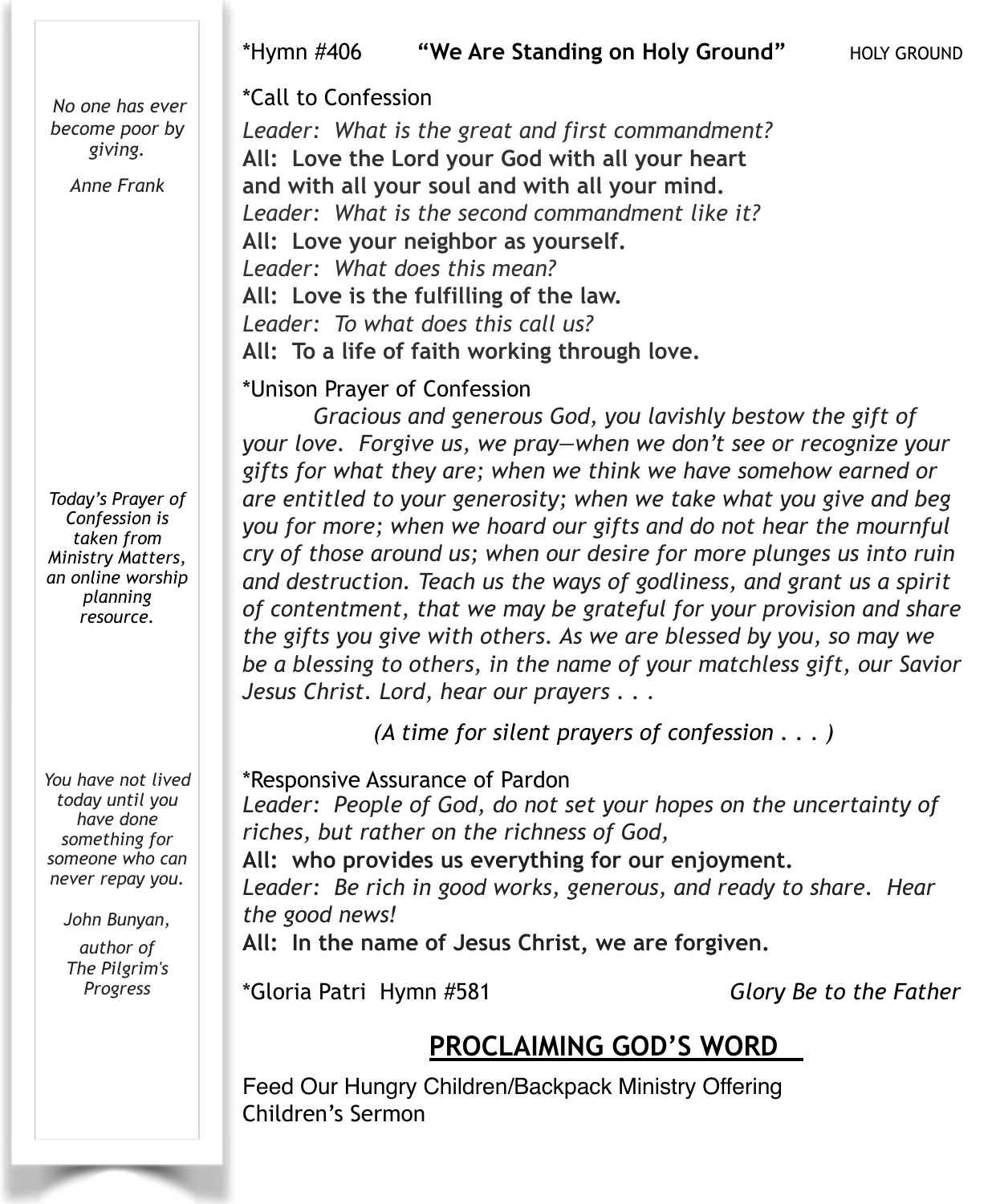Anthem **"Because He Lives"** Gaither, *arr.* Schrader

*Those who oppress the poor insult their Maker, but those who are kind to the needy honor him.* 

*Proverbs 14:31* 

*Jesus unrolled the scroll and found the place where it was written: "The Spirit of the Lord is upon me, because he has anointed me to bring good news to the poor. He has sent me to proclaim release to the captives and recovery of sight to the blind, to let the oppressed go free, to proclaim the year of the Lord's favor." Then he began to say to them, "Today this scripture has been fulfilled in your hearing."* 

*Jesus preaching in his hometown synagogue in Nazareth (Luke 4:17-21)* 

*God sent His Son, they called Him Jesus; He came to love, heal, and forgive; He lived and died to buy my pardon, an empty grave is there to prove my Savior lives. Because He lives I can face tomorrow; because He lives all fear is gone; Because I know He holds the future, and life is worth the living just because He lives. How sweet to hold a newborn baby, and feel the pride and joy he gives; But greater still the calm assurance, this child can face uncertain days because He lives. Because He lives I can face tomorrow, because He lives all fear is gone; Because I know He holds the future, and life is worth the living just because He lives.* 

### Prayer for Illumination

*Holy God, we pray that your Word will not fall on deaf ears, on closed minds, on hardened hearts. May the truth we hear today transform our minds and our hearts, unveiling the richness of your love, the depth of your grace, and the goodness of your mercy. Amen.*

| Epistle Lesson |                          | James 2:1-17          | Elder Brenda Long<br>$+$ Page 981 |
|----------------|--------------------------|-----------------------|-----------------------------------|
| *Hymn #762     |                          | "When the Poor Ones"  | ST. CAMINO                        |
| Gospel Lesson  |                          | Luke 16:19-31         | $+$ Pages 851, 852                |
| Sermon         | "Seeing With Your Heart" | Dr. Philip K. Gladden |                                   |

A Time for Reflection Pastoral Prayer with The Lord's Prayer

### **GIVING THANKS TO GOD**

Presentation of Tithes and Offerings

**Offertory** 

\*Doxology and Prayer of Dedication *Praise God from whom all blessings flow; Praise Him all creatures here below; Praise Him above ye heavenly host; Praise Father, Son, and Holy Ghost. Amen.*

\*The Affirmation of Faith The Apostles' Creed

I believe in God the Father Almighty, Maker of heaven and earth, And in Jesus Christ his only Son our Lord; who was conceived by the Holy Ghost, born of the Virgin Mary, suffered under Pontius Pilate, was crucified, dead, and buried; he descended into hell; the third day he rose again from the dead; he ascended into heaven, and sitteth on the right hand of God the Father Almighty; from thence he shall come to judge the quick and the dead. I believe in the Holy Ghost, the holy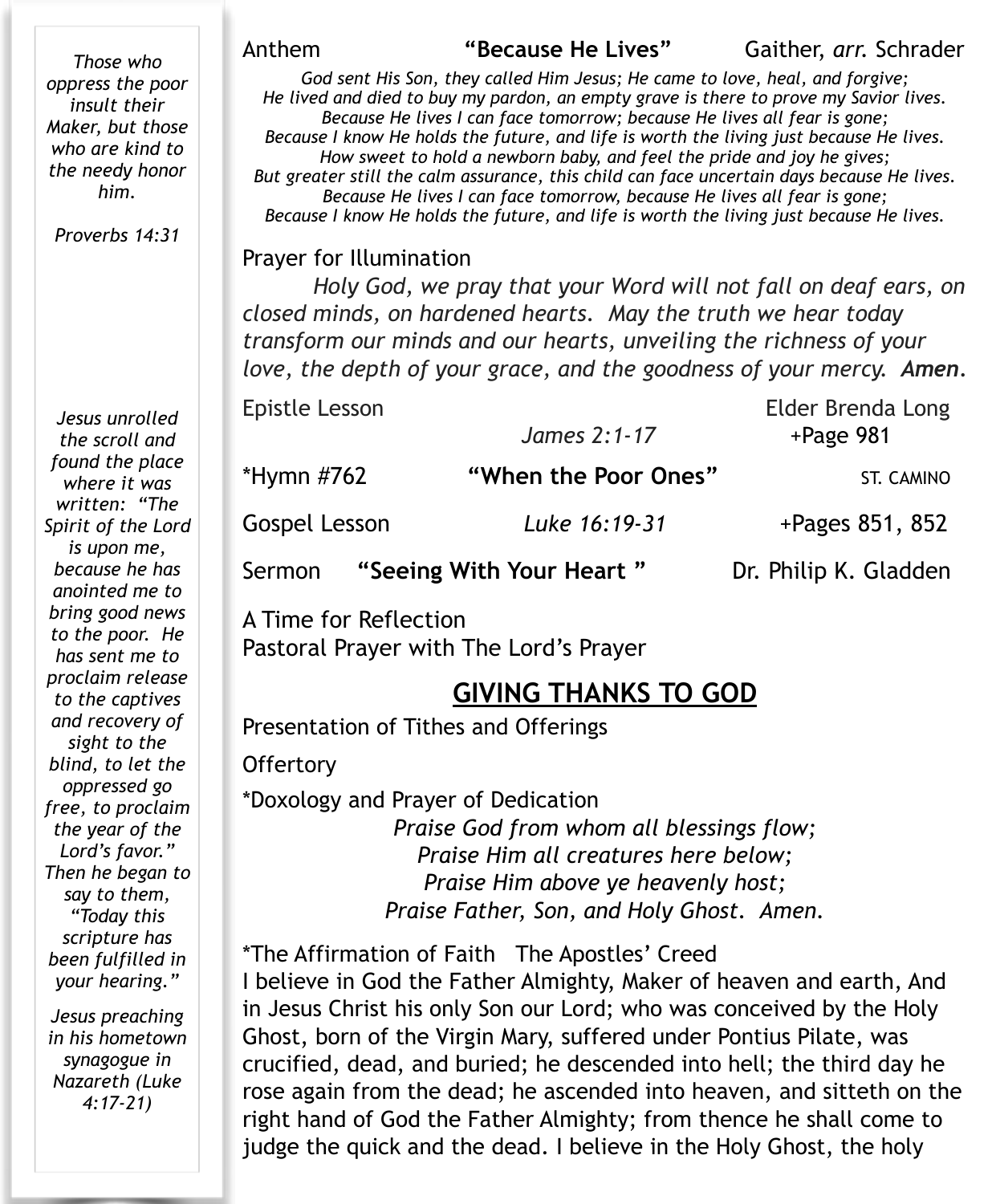catholic Church, the communion of saints, the forgiveness of sins, the resurrection of the body, and the life everlasting. **Amen.**

\*Hymn #317 **"In Christ There Is No East or West"** MCKEE

\*Benediction

\*Choral Benediction **"You Shall Go Out with Joy"** Dauermann, 1975

*You shall go out with joy and be led forth with peace; The mountains and the hills will break forth before you; There'll be shouts of joy, and all the trees of the field will clap, will clap their hands. And all the trees of the field will clap their hands; (clap, clap) The trees of the field will clap their hands; (clap, clap) The trees of the field will clap their hands (clap, clap) While you go out with joy.* 

> **SAVE THE DATE SECOND ANNUAL SHRIMP-A-ROO Friday, October 7, 2016 at 6:00 p.m.**

\*Postlude<br>\*All who are able may stand.

\**All who are able may stand.* +*The page number in the pew Bible.*

 **\$15.00**







*James 2:8*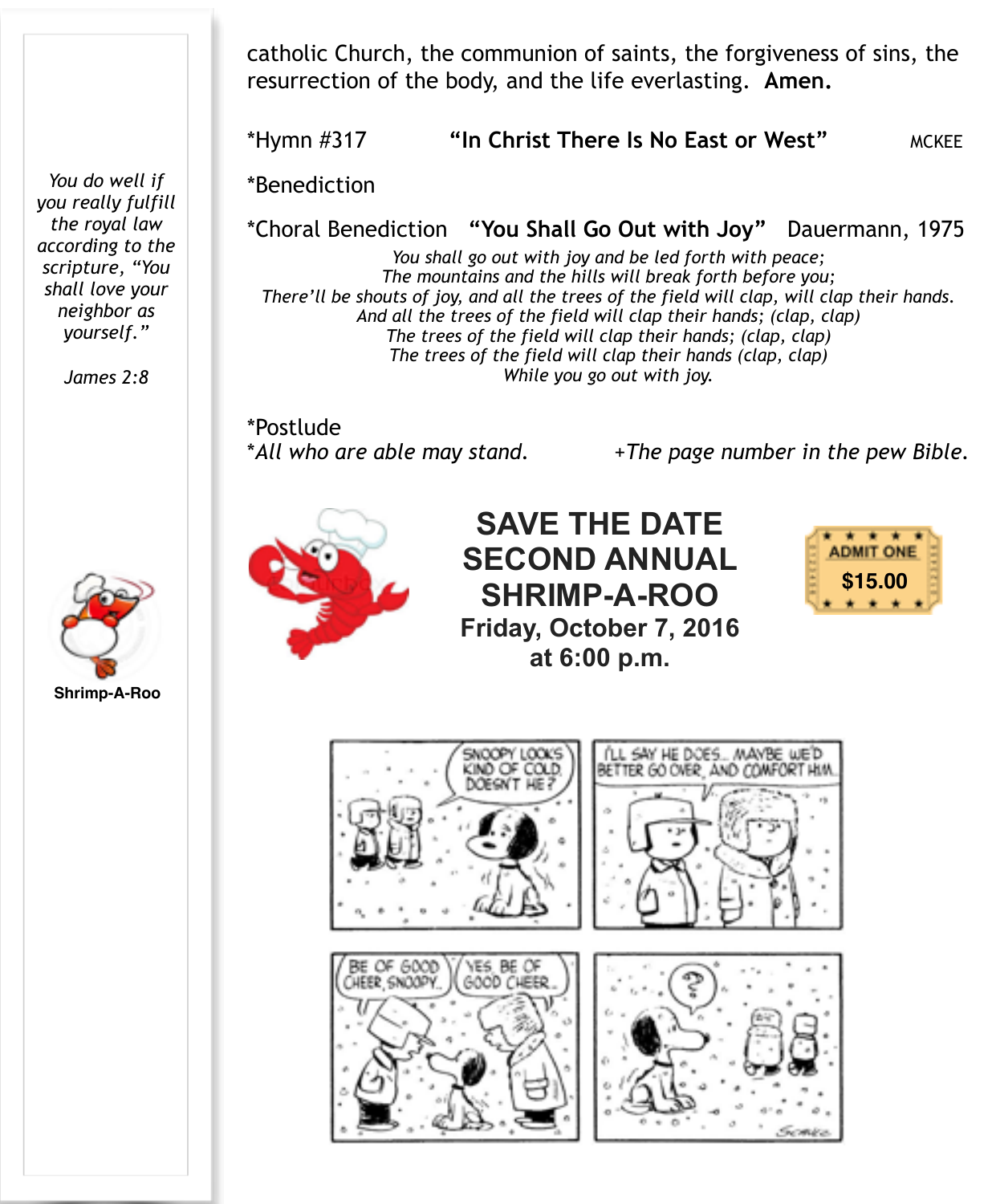### **WEEKLY CALENDAR**

| Sunday, September 25              | $9:40$ am         | <b>Opening Assembly</b>                     |
|-----------------------------------|-------------------|---------------------------------------------|
|                                   | 10:00 am          | <b>Sunday School</b>                        |
|                                   | 11:00 am          | Worship/Feed Hungry Children/Backpack       |
|                                   |                   | <b>Ministry Offering</b>                    |
| Tuesday-Thursday, September 27-29 |                   | Minister at Continuing Education seminar in |
|                                   |                   | Richmond, VA                                |
| Wednesday, September 28 10:00 am  |                   | No Bible Study                              |
|                                   | $6:00 \text{ pm}$ | Handbells                                   |
|                                   | $7:15 - 8:15$ pm  | No Bible Study                              |
|                                   | 7:30 pm           | <b>Choir Practice</b>                       |

### **NOTES AND ANNOUNCEMENTS**

- " **This morning** we receive our monthly Feed Our Hungry Children/Backpack Ministry offering. Thank you for your generous support throughout the school year.
- **The PW Coordinating Team** with meet tomorrow, September 26, at 5:15 in the Blue Room.
- " **Please join** the minister for a Bible study on 2 Timothy 1:1-14 on Wednesday, September 28 at 10:00 a.m. (Church Office Building) or 7:15-8:15 p.m. (Room 304).
- **We extend** our Christian love and sympathy to the families of Philip Longest who died on September 17 and Graham Phillips who died on September 13 and to Roy and Bettie Lettieri on the death of their grandson, Patrick Lettieri, on September 13.
- ● **We will celebrate** the Sacrament of the Lord's Supper during worship next Sunday, October 2, on World Communion Day. All who put their trust in Jesus Christ as Lord and Savior and have been baptized in his name are welcome at the table.
- **Mark your calendars** for Kirkwood Sunday on October 30! Fellowship, worship and the Lord's Supper by the lake, lunch, afternoon recreation and relaxation. Check your October newsletter for more information.



*The beautiful sanctuary flowers today are given in loving memory of Philip Longest by his family.*



*Dear Church Family, Thank you so much for the phone calls, cards, food, and all acts of kindness shown to our family since the passing of our loved one. Your love and concern was surely felt by our family. Please continue to pray for our family during this difficult time.* 

> *In Christ, The Lettieri Family*